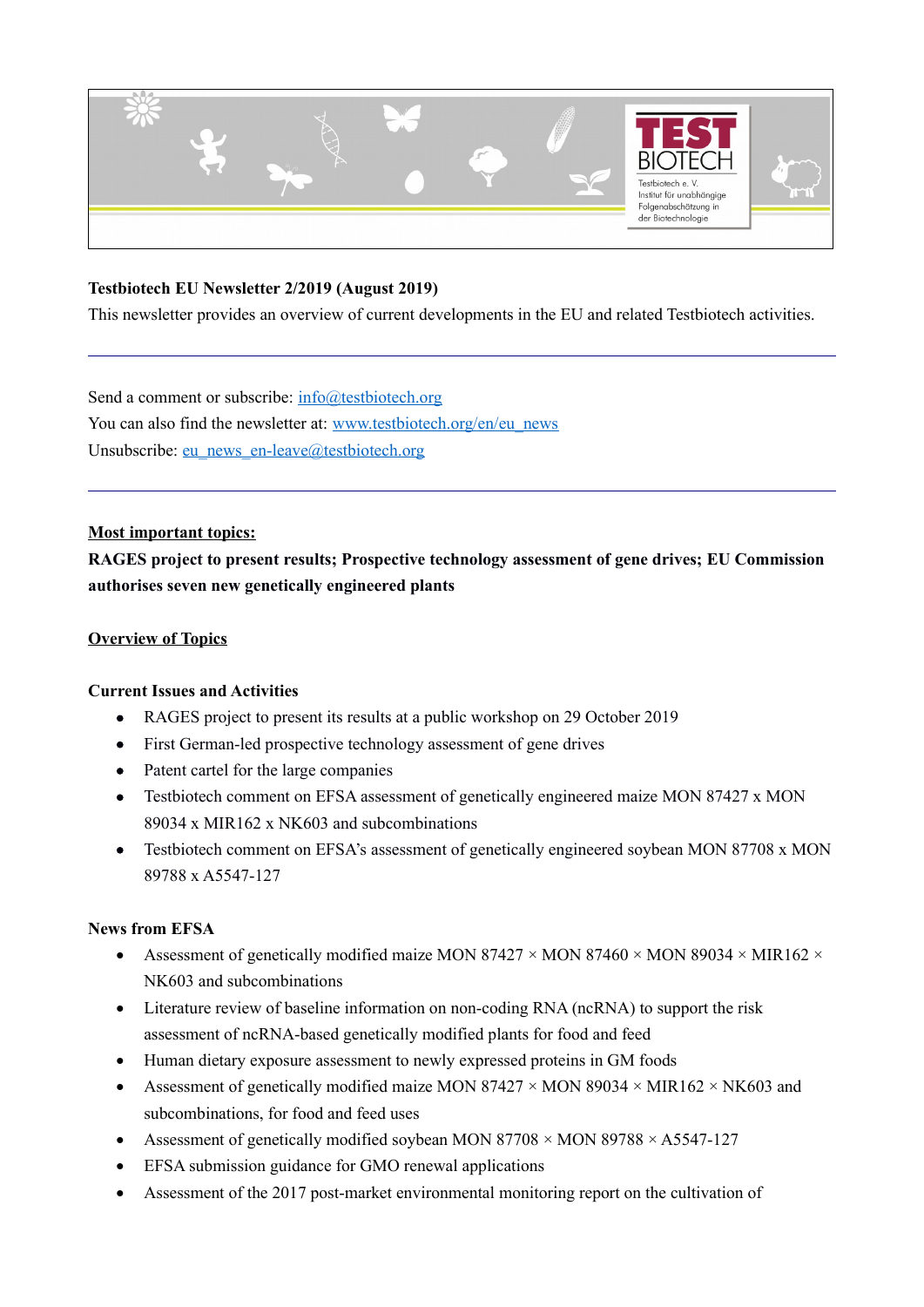## **Current Issues and Activities**

### **RAGES project to present its results at a public workshop on 29 October 2019**

The research project RAGES (Risk assessment of genetically engineered organisms in the EU and Switzerland) will hold a public workshop on 29 October at the University of Neuchâtel. The project participants will present the results of the project that started in 2016. Its aim is to evaluate the current EFSA risk assessment of genetically engineered organisms, especially plants. Assessment issues include:

- health risks associated with the consumption of products derived from genetically engineered herbicide-tolerant plants
- environmental risks associated with the cultivation of plants producing Bt-toxins
- health risks associated with the consumption of products derived from genetically engineered plants that are changed in their nutritional composition
- health risks associated with the consumption of products derived from genetically engineered plants with a combination of traits
- environmental risks associated with genetically engineered crops that can persist and spontaneously propagate in the environment
- risks associated with organisms derived from new genetic engineering technologies.

The project is coordinated by Testbiotech and partnered by the European Network of Scientists for Social and Environmental Responsibility (ENSSER), Critical Scientists Switzerland (CSS) and GeneWatch UK. It is funded by Mercator Foundation, Switzerland.

<https://www.testbiotech.org/en/content/research-project-rages>

Program: RAGES workshop, 29 October 2019

<https://www.testbiotech.org/content/invitation-workshop-rages-29-october-2019>

### **First German-led prospective technology assessment of gene drives**

The GeneTip research project was a joint enterprise carried out from 2017 until 2019 by the Universities of Bremen and Vechta, the University of Natural Resources and Life Sciences, Vienna and Testbiotech, Munich. The researchers focussed mainly on risks associated with the uncontrolled spread into the environment of newly designed genetically engineered organisms. In particular, the project examined plants and animals with a so-called gene-drive. The researchers included two detailed case studies, one with genetically engineered olive flies and one with oilseed rape, to substantiate the issues.

The project was funded by the German Federal Ministry of Education and Research (BMBF) and coordinated by the University of Bremen. A presentation of the results has now been published in German, giving a detailed overview of the technical characteristics of gene drives as well as associated risks. <https://www.testbiotech.org/node/2399>

Report (in German): [https://www.genetip.de/wp-content/uploads/GeneTip\\_Endbericht.pdf](https://www.genetip.de/wp-content/uploads/GeneTip_Endbericht.pdf)

### **EU Commission gives green light for approval of seven new genetically engineered plants**

On 26 July, the EU Commission issued market approval to seven new genetically engineered (GE) plants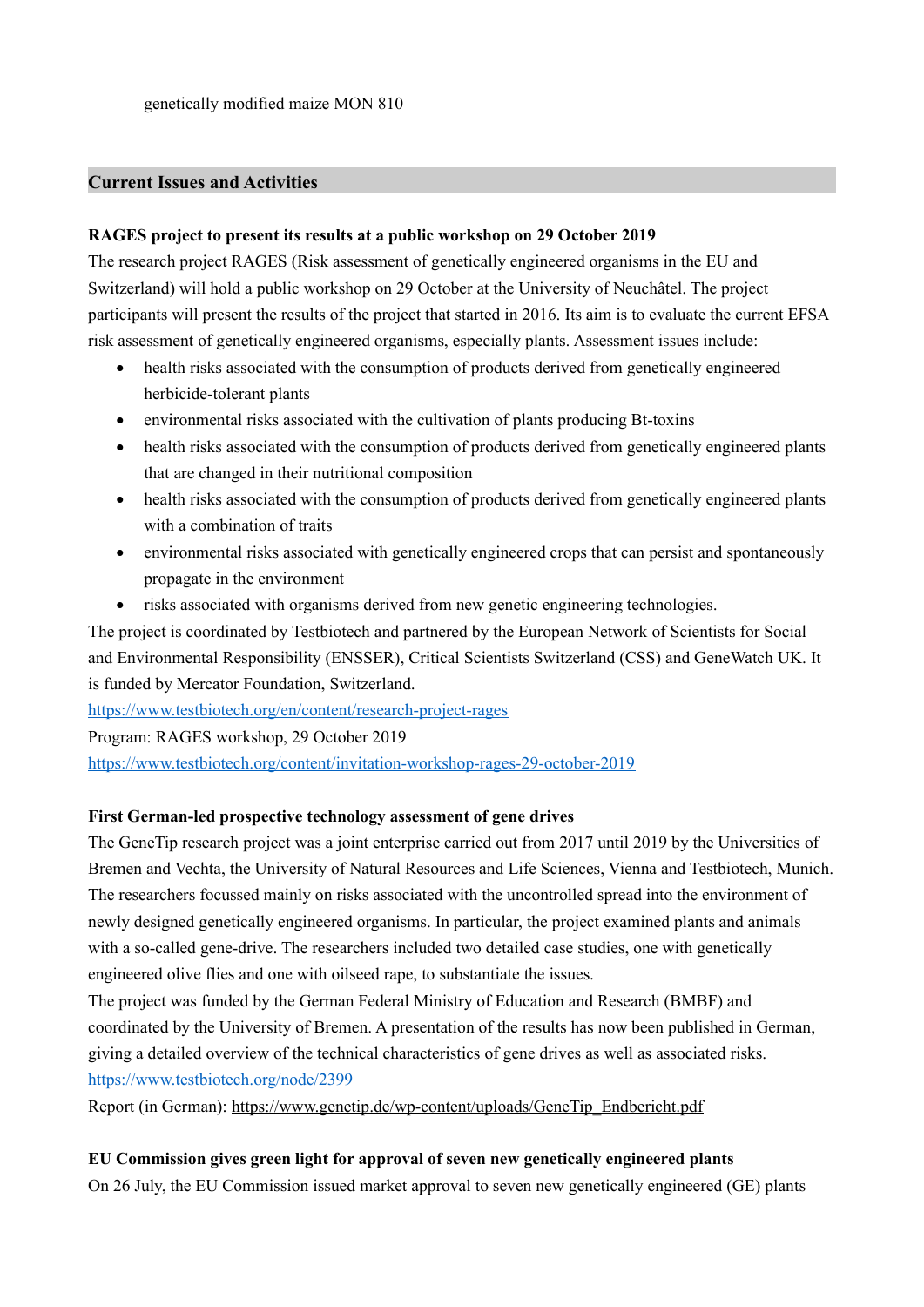that are herbicide-resistant and produce insecticidal toxins. The newly approved genetically engineered plants are:

- Cotton GHB614 x LLCotton25 x MON15985
- $\bullet$  Maize 5307
- Maize MON87403
- $\bullet$  Maize 4114
- Maize MON87411
- $\bullet$  Maize Bt11 x MIR162 x 1507 x GA21
- Soybean MON87751

Further, the Commission approved renewal of authorisation for oilseed rape Ms8xRf3 and maize 1507xNK603, it also approved the import of a carnation to be used as an ornamental cut flower. https://europa.eu/rapid/press-release MEX-19-4770 en.htm [https://www.testbiotech.org/en/news/eu-commission-gives-green-light-approval-seven-new-genetically](https://www.testbiotech.org/en/news/eu-commission-gives-green-light-approval-seven-new-genetically-engineered-plants)[engineered-plants](https://www.testbiotech.org/en/news/eu-commission-gives-green-light-approval-seven-new-genetically-engineered-plants)

In May, more than 40 organisations from science, environmental protection, lobby control, food production and agriculture published a joint letter. They warned that the outgoing EU Commission might approve around a dozen genetically engineered plants on the basis of scientifically unacceptable risk assessment before handing over. Further, they demanded higher standards for the risk assessment of genetically engineered organisms.

<https://www.testbiotech.org/en/press-release/stage-set-new-wave-genetically-engineered-plants>

The EU Commission replied to the joint letter. However, the reply received from Commissioner Andriukaitis simply states that the European Food Safety Authority (EFSA) has sole responsibility for risk assessment. This claim is simply incorrect. Rather, it is the responsibility of the EU Commission to ensure that legal requirements are fulfilled before GE plants are approved. This responsibility cannot simply be shifted on to somebody else.

<https://www.testbiotech.org/en/news/eu-commissioner-andriukaitis-sacrifices-science-trade-interests>

### **Patent cartel for the large companies**

The argument that new methods of genetic engineering are cheaper than previous techniques and could, therefore, be used by smaller companies is often put forward in the debate on the introduction of genome editing into breeding. However, what the proponents of this argument fail to mention is that the processes for using tools, such as CRISPR/Cas9 and plants and animals derived thereof, can all be patented. Experience gained from around twenty years of genetic engineering in plant breeding shows that patent law is a main driver of market concentration in breeding business. The introduction of new methods of genetic engineering in plant breeding is threatening to further exacerbate the situation: DowDuPont has not only formed, but also controls a patent cartel. The US corporation (with its agro-biotech sector renamed Corteva) has allegedly signed contracts with all the important owners of basic patents on CRISPR/Cas technology. <https://www.testbiotech.org/en/news/patent-cartel-large-companies>

# **Testbiotech comment on EFSA's assessment of genetically engineered maize MON 87427 x MON 89034 x MIR162 x NK603 and subcombinations**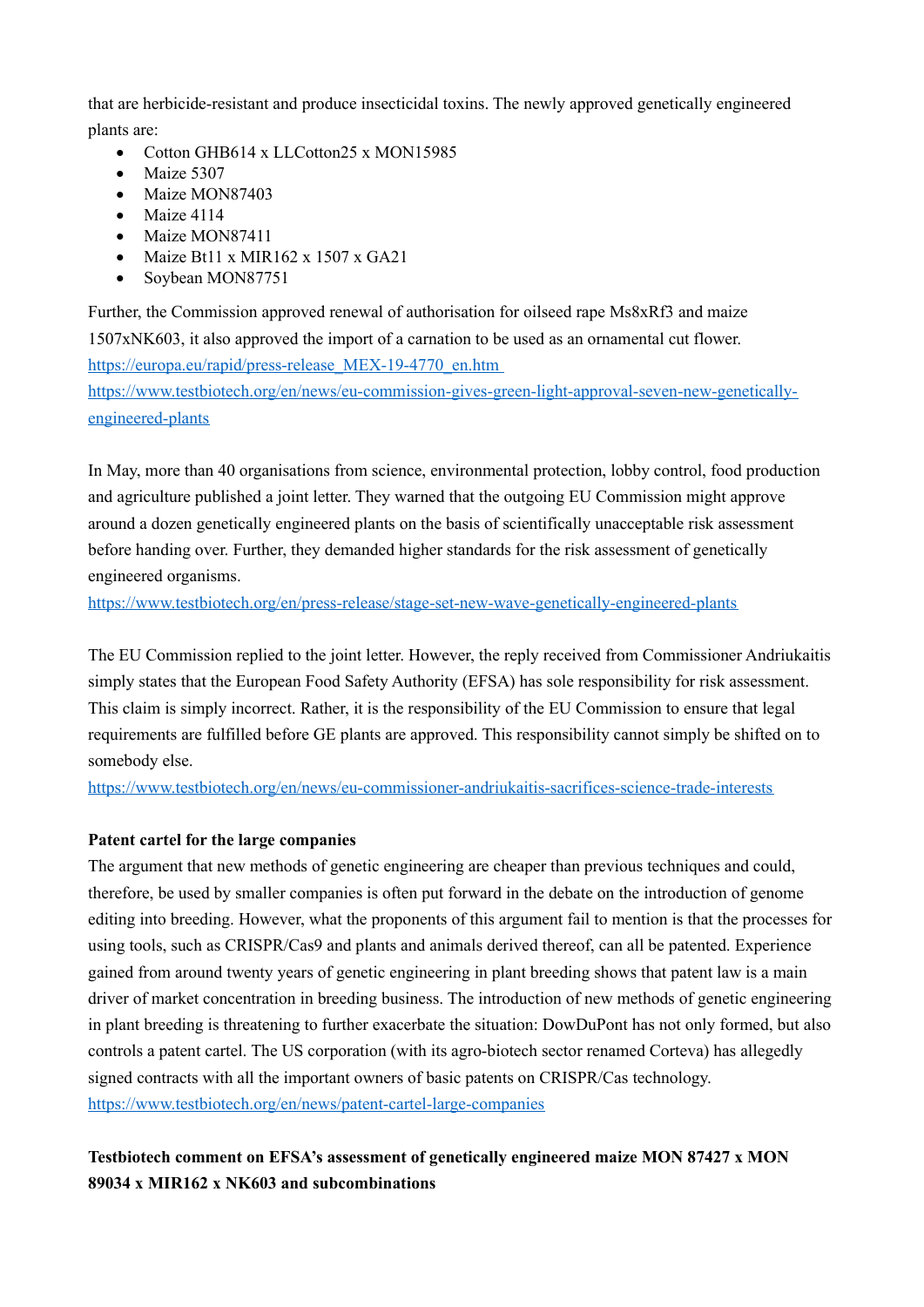The EFSA GMO panel assessed the four-stacked maize MON 87427 x MON 89034 x MIR162 x NK603, which is derived from crossing genetically engineered maize events. It contains genes conferring triple resistance to glyphosate and produces three insecticides:

- MON87427 expressing CP4 EPSPS protein for tolerance to glyphosate-containing herbicides;
- $\bullet$  MON 89034 expressing the insecticidal proteins Cry1A.105 (artificially synthesized) and Cry2Ab2,
- MIR162 expressing the insecticidal protein Vip3Aa20 and phosphomannose isomerase (PMI) which is a selectable marker;
- NK603 expressing two variants of CP4 EPSPS protein for tolerance to herbicides containing glyphosate.

<https://www.testbiotech.org/en/node/2397>

## **Testbiotech comment on EFSA's assessment of genetically engineered soybean MON 87708 x MON 89788 x A5547-127**

The EFSA GMO panel assessed the triple-stacked soybean MON 87708 x MON 89788 x A5547-127 derived from crossing genetically engineered soybean events. The soybean contains genes conferring resistance to three herbicides:

- MON 89788 expressing CP4 EPSPS protein for tolerance to glyphosate-containing herbicides;
- MON 87708 expressing dicamba mono-oxygenase (DMO), for tolerance to the herbicide dicamba;
- A5547-127 expressing PAT protein, for tolerance to the herbicide glufosinate.

<https://www.testbiotech.org/en/node/2396>

### **News from EFSA**

# **Assessment of genetically modified maize MON 87427 × MON 87460 × MON 89034 × MIR162 × NK603 and subcombinations**

On 8 August 2019, EFSA published an opinion regarding maize MON 87427  $\times$  MON 87460  $\times$  MON 89034 × MIR162 × NK603. The GMO Panel concluded *"that the five‐event stack maize and its subcombinations are as safe as its non‐GM comparator and the tested non‐GM reference varieties with respect to potential effects on human and animal health and the environment."*

<https://efsa.onlinelibrary.wiley.com/doi/10.2903/j.efsa.2019.5774>

# Literature review of baseline information on non-coding RNA (ncRNA) to support the risk assessment **of ncRNA‐based genetically modified plants for food and feed**

On 7 August 2019, EFSA published an external report on ncRNA and RNA interference (RNAi). Following topics were examined:

- the stability and degradation of ncRNAs after oral ingestion,
- the passage of ncRNAs from food and feed to human and animal organs and tissues via the gastrointestinal tract and other barriers;
- potential effects on the gastrointestinal tract, the immune system or the entire organism.

The report suggests that non-coding RNA must overcome many barriers to reach the intended target tissue or functional location in sufficient amounts to exert any biological effect. Regarding possible biological effects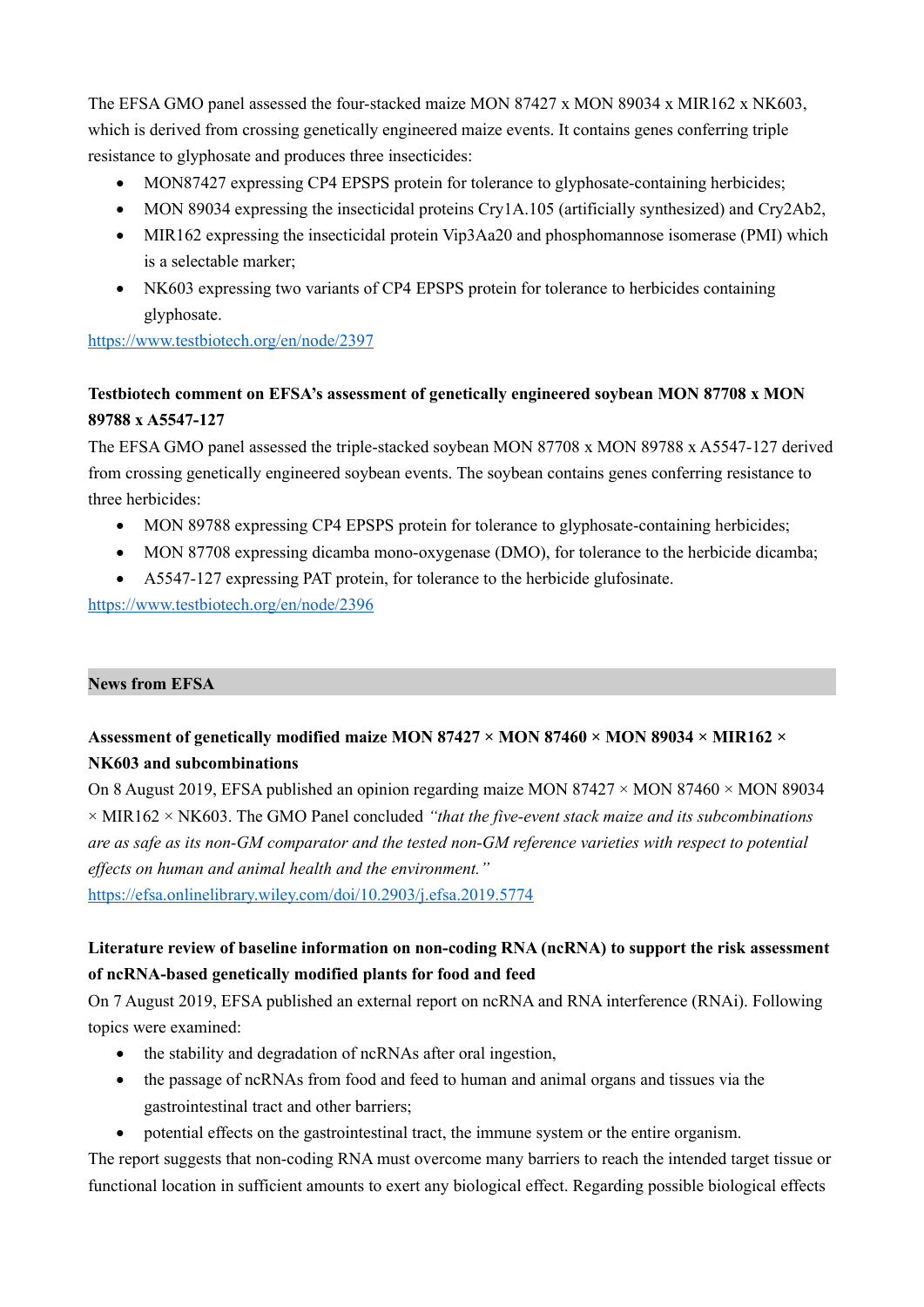of non-coding RNA, the report states: "In summary, supporting and contradicting evidence concerning the existence of systemic effects of dietary plant-derived exogenous ncRNAs is heavily debated. Important aspects such as the precise mechanism/s of transport of plant ncRNAs from food into the systemic circulation, the amount of exogenous ncRNAs reaching tissues or the molecular mechanisms of cellular uptake need to be determined." Further, major knowledge gaps regarding this issue are described. <https://efsa.onlinelibrary.wiley.com/doi/10.2903/j.efsa.2019.5802>

### **Human dietary exposure assessment to newly expressed proteins in GM foods**

On 31 July 2019, EFSA published an assessment of the dietary exposure to new proteins in genetically modified (GM) foods. The EFSA statement provides guidance on how human dietary exposure to newly expressed proteins in GM foods should be evaluated. The document also gives an overview of uncertainties in the assessment and describes the information applicants need to provide. <https://efsa.onlinelibrary.wiley.com/doi/10.2903/j.efsa.2019.5802>

## **Assessment of genetically modified maize MON 87427 × MON 89034 × MIR162 × NK603 and subcombinations, for food and feed uses**

On 8 July 2019, EFSA published an opinion regarding maize MON 87427  $\times$  MON 89034  $\times$  MIR162  $\times$ NK603 and subcombinations. The GMO Panel concluded "that the four-event stack maize and its subcombinations are as safe as its non-GM comparator and the tested non-GM reference varieties with respect to potential effects on human and animal health and the environment." <https://efsa.onlinelibrary.wiley.com/doi/10.2903/j.efsa.2019.5734>

Testbiotech comment see above.

### **Assessment of genetically modified soybean MON 87708 × MON 89788 × A5547‐127**

On 5 July 2019, EFSA published an opinion on soybean MON 87708  $\times$  MON 89788  $\times$  A5547-127. The GMO Panel concluded "that the three-event stack soybean is as safe as its conventional counterpart and the tested non‐GM reference varieties with respect to potential effects on human and animal health and the environment."

<https://efsa.onlinelibrary.wiley.com/doi/10.2903/j.efsa.2019.5733> Testbiotech comment see above.

### **EFSA submission guidance for GMO renewal applications**

On 24 June 2019, EFSA published guidance for applicants on the most appropriate way to prepare and elaborate their applications for the renewal of authorisation of genetically modified food and feed. It provides instructions on how to structure the applications and indications on the type of information and data needed to support applicant requests for authorisation renewal.

<https://efsa.onlinelibrary.wiley.com/doi/10.2903/sp.efsa.2019.EN-1668>

## **Assessment of the 2017 post‐market environmental monitoring report on the cultivation of genetically modified maize MON 810**

On 13 June 2019, EFSA published an assessment of the 2017 post-market environmental monitoring report on the cultivation of genetically modified maize MON 810. EFSA identified a list of serious shortcomings